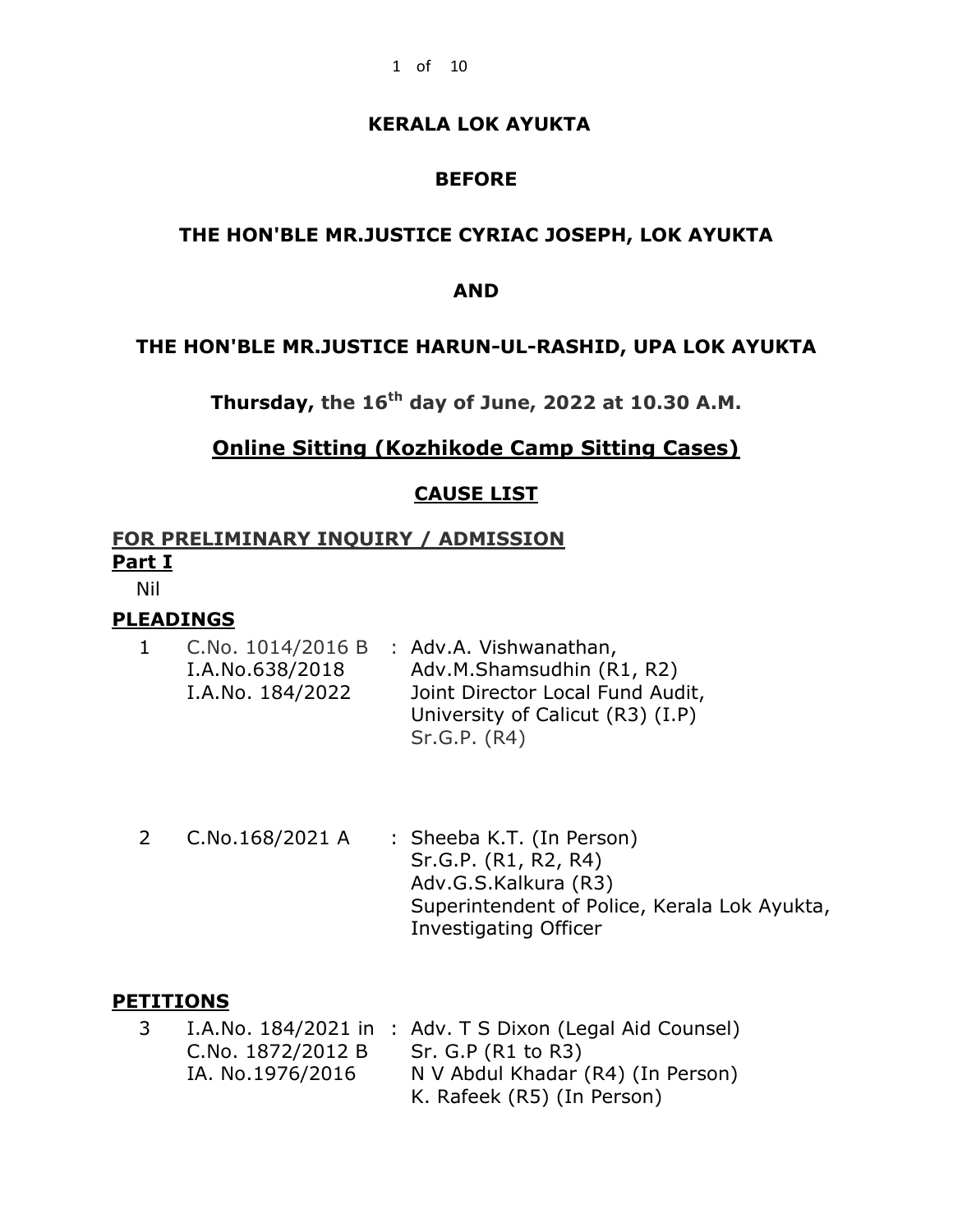### **FOR STEPS**

4 C.No.1260/2015 E : Adv.Abraham Kollinal Sr.G.P (R1, R2)

## **FOR STEPS/EVIDENCE**

5 C.No.1164/2017 A : Adv. P Chathukutty IA. No. 1820/2017 Sr. G.P (R1 to R5)

## **FOR DISPOSAL**

6 C.No.1145/2008 D : Adv.Sabi Joseph Sr. G.P (R1 to R3)

## **FOR HEARING ON ACTION TAKEN REPORT/COMPLIANCE REPORT**

7 C.No.1098/2014 B : Adv. Sabi Joseph & I.A.No. 07/2020 Adv.P.K.Bindhu Sr.G.P (R)

## **FOR HEARING ON COMPLAINT**

- 8 C.No.752/2015 D : Adv. Abraham Kollinal/ Sr. G.P (R1 to R4)
- 9 C.No.1517/2015 D : Ravi Ulliyeri (In Person)/ Sr. G.P (R1 to R3) Adv. Benny Joseph Kuruvathazha (R4 to R10) Dinendra Kashyap IPS, DIG, Kannur Range (Investigating Officer)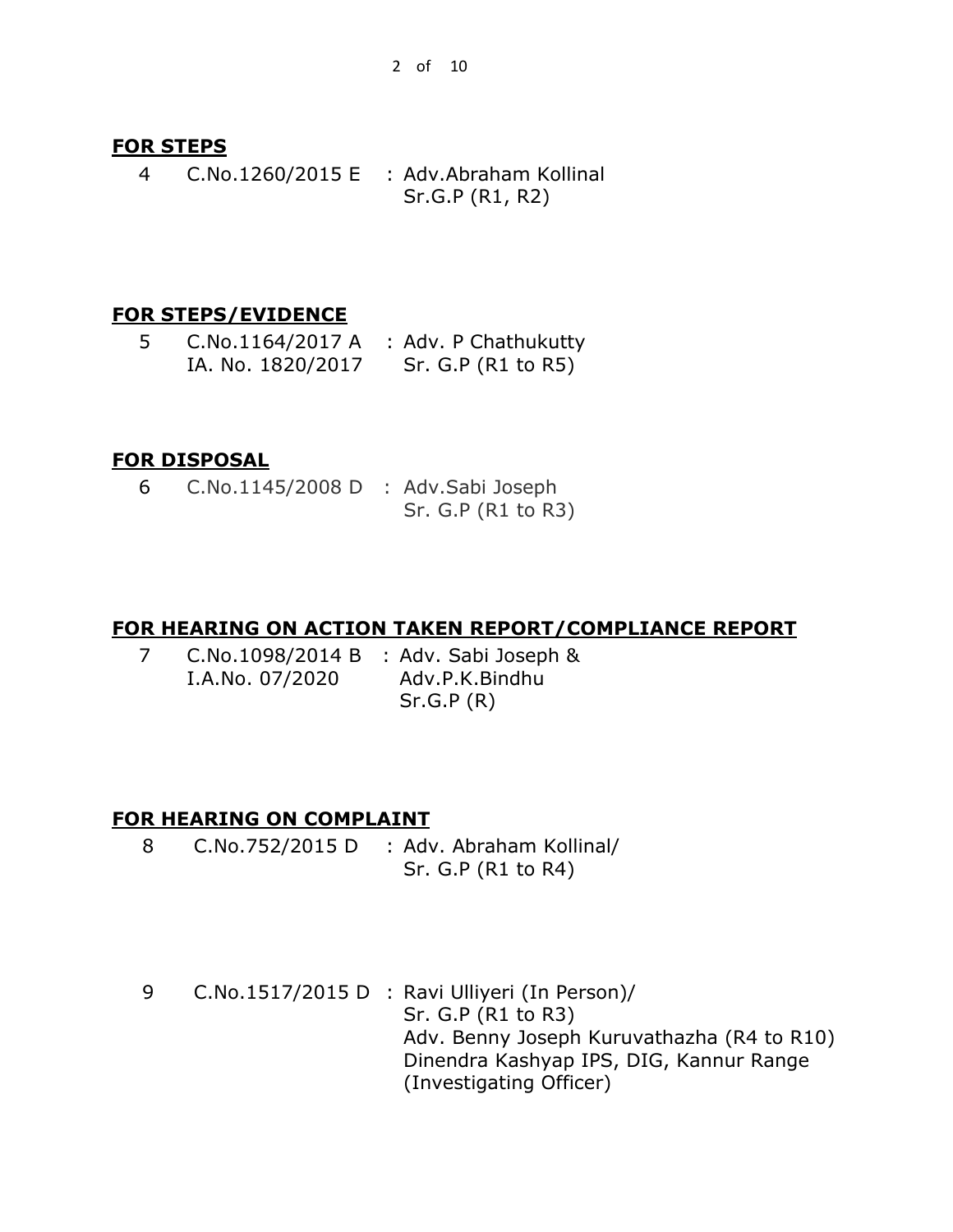10 C.No.1102/2016 C : Adv. Abraham Kollinal Sr. G.P (R1 to R5)

**Google Meet Link :- <https://meet.google.com/egb-equv-zzg>**

 **\*\*\*\*\*\*\*\*\*\*\***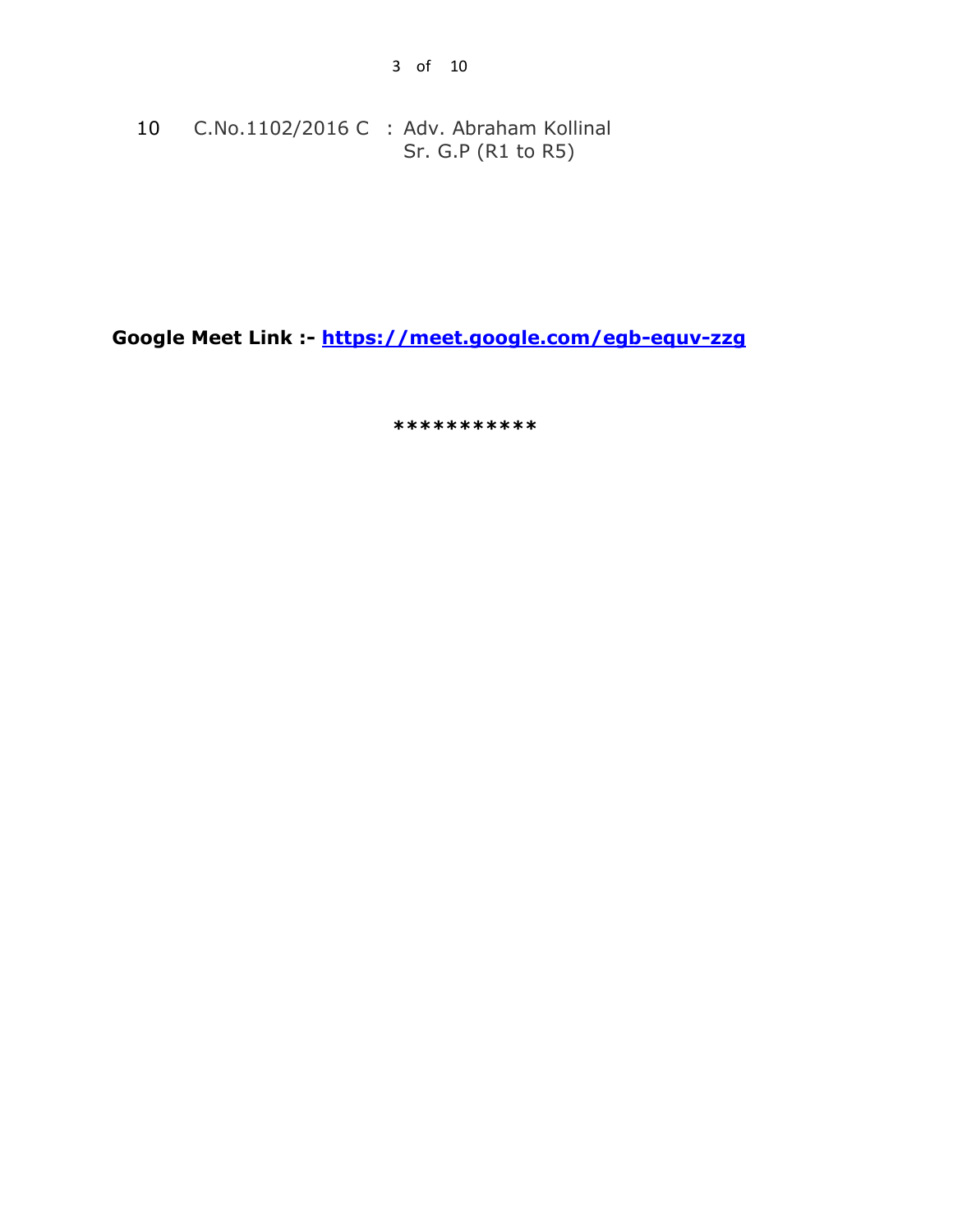### **BEFORE**

### **THE HON'BLE MR.JUSTICE BABU MATHEW P. JOSEPH, UPA LOK AYUKTA**

**Thursday, the 16th day of June, 2022 at 10.30. A.M.**

### **ONLINE SITTING**

### **CAUSE LIST**

## **FOR PRELIMINARY INQUIRY / ADMISSION**

#### **Part-I**

Nil

## **Part-II**

1 C.No.256/2019 B : Anil Kumar S (In Person) Adv. Mydhili R.S. (R1) Sr G.P. (R2) Adv.Sonay John (R3)

2 C.No.428/2019 C : Adv.Babu P. Pothencode Sr.G.P (R1 to R3)

### **PETITIONS**

| R.P. 04/2019 IN | : Adv.E.Velappan   |
|-----------------|--------------------|
| C.No.47/2017 A  | Sr.G.P. (R1 to R5) |
| I.A.No.151/2019 |                    |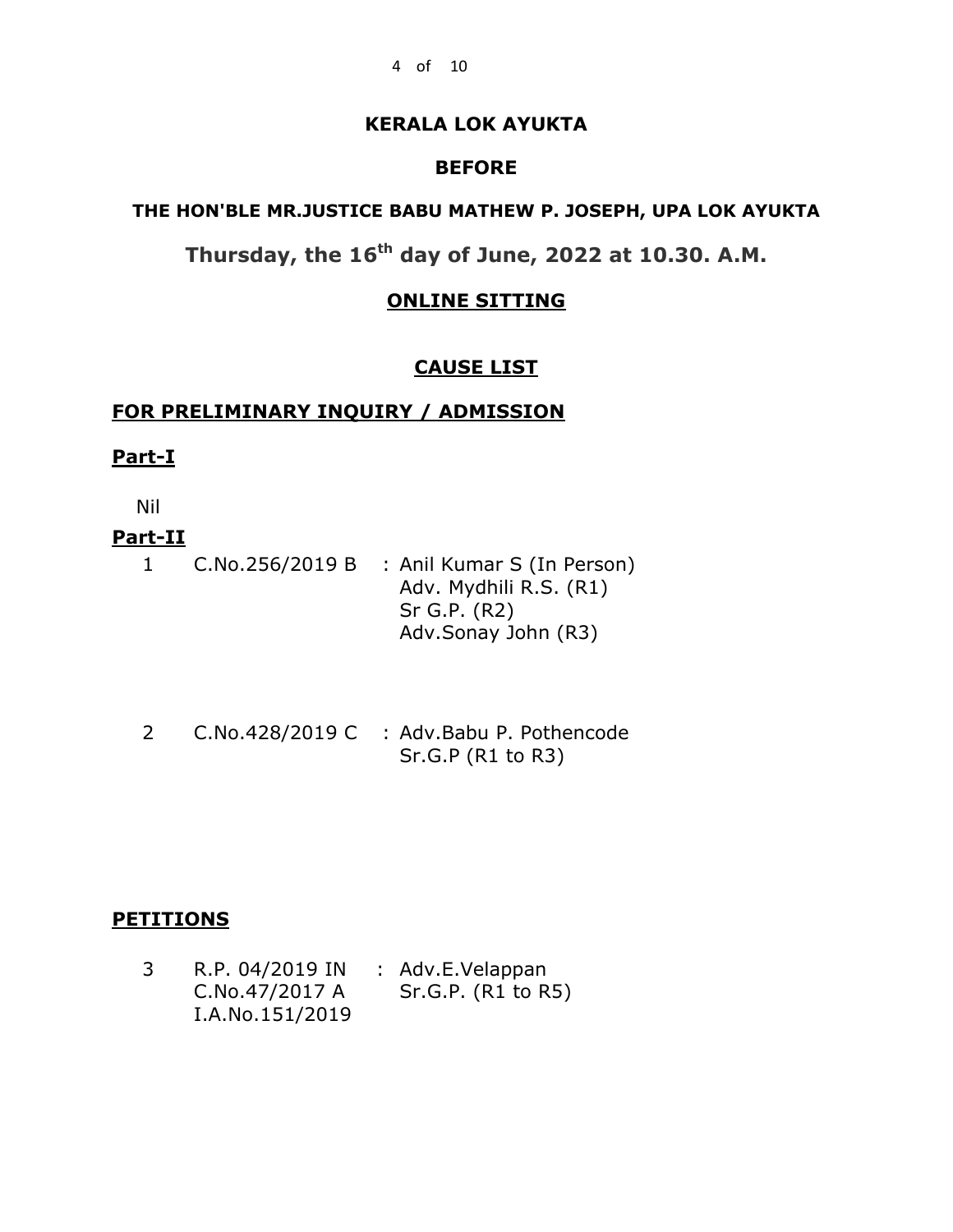## **FOR STAY REPORT**

- 4 C.No.402/2012 B : Adv.M.B.Sasidharan Nair Adv.P.V.Surendranath (R1) Adv.Abdul Kharim (R2, R3)
- 5 C.No.993/2014 D IA. No.956/2016

: SUO MOTU Adv.A.Abdul Kharim; S.C for University of Kerala (R1 to R3, R17) Adv.Fathahudeen.M (R4) Adv.Cherunniyoor.P.Sasidharan Nair (R5) Adv.Douglas Linsby.N.R (R6) Adv.Ajay Kumar.B (R7) Adv.Manu Janardanam Nair (R8) Adv.Dhanya.R (R10, R16, R23) Adv.K.Sudarsana Kumar (R14) Adv.Arun.G (R18) Adv.M.K.Sankara Narayana Pillai (R29) Adv.Vazhuthakkad.R.Narendran Nair (R32) Adv.Jayagopan.V.G. (R34) Adv.Bimal.V.S. (R36) Priya Sekhar (In Person) (R9) Megha.M (In Person) (R11) Sruthi.S (In Person) (R12) T.Pravin Rose (In Person) (R13) Rajeswari.B (In Person) (R15) V.Suresh Babu (In Person) (R17) C.Ushadevi Amma (In Person) (R19) Sindhu.D.Pillai (In Person) (R20) Mukesh.M (In Person) (R21) Prof.Deepthi.M (In Person) (R22) B.Ushakumari (In Person) (R25) Jayalakshmi.S (In Person) (R26) Prof.Shyba.S (In Person) (R27) Uma Rani.S.O (In Person) (R28) Lissamma Panjikkaran (In Person) (R30) K.Suvarna (In Person) (R31) Rahul.R.S. (In Person) (R33) Shemina.S (In Person) (R35) Bebin Sonia.S (In Person) (R38) Binu Chacko (In Person) (R39)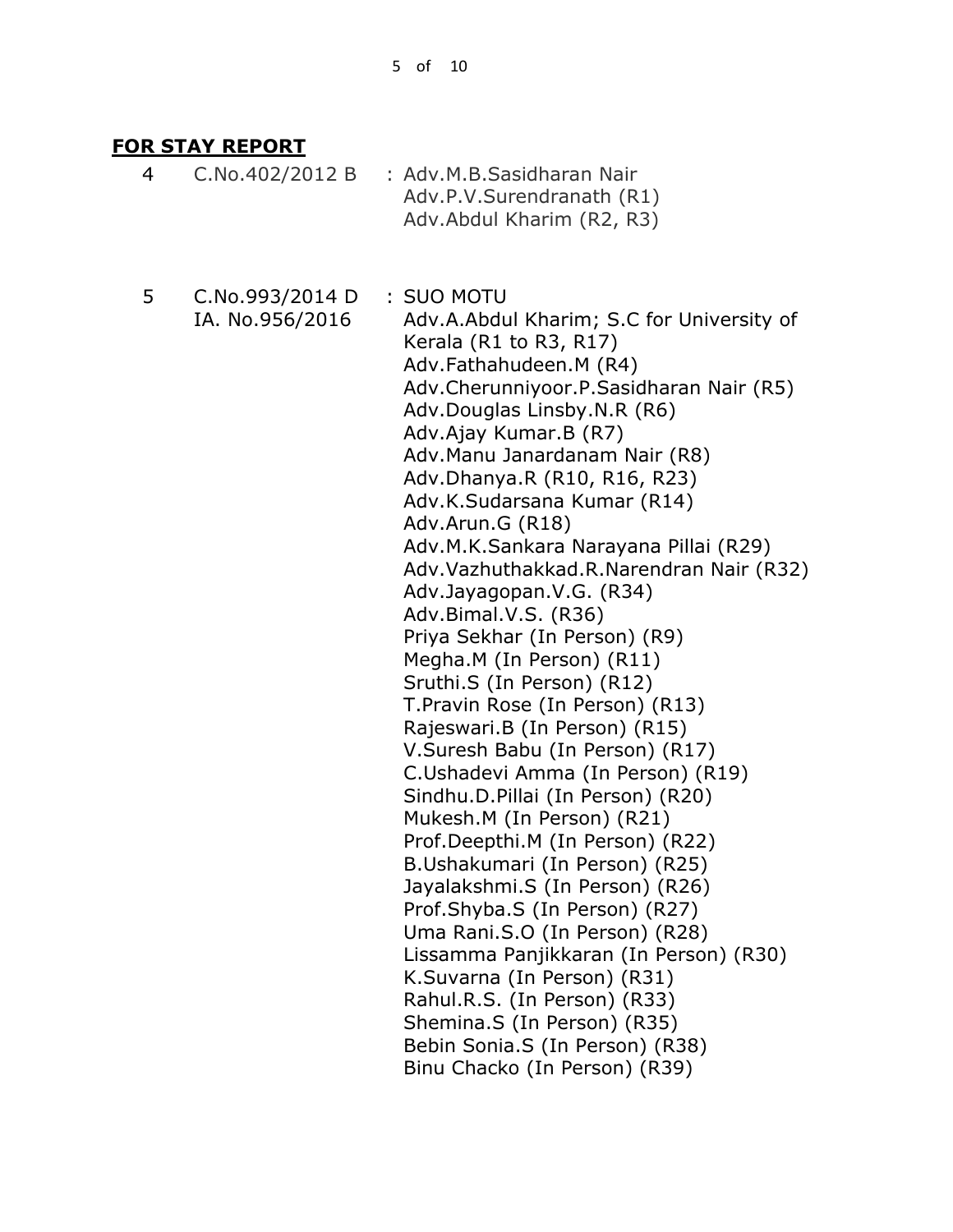### **FOR STEPS/EVIDENCE**

- 6 C.No.1053/2017 B : Adv.Bijily Joseph & Adv.N.Shajitha, Secretary, Kainakary Grama Panchayat (R1) Sr.G.P.(R2, R3)
- 7 C.No.62/2019 C : Adv.M.S.Vijayachandra Babu & Adv.Jithu S. Babu Adv.S.A.Sundar (R1) Adv.D.Arun (R3)

## **FOR HEARING ON COMPLAINT**

- 8 C.No.423/2010 A : Adv. Jithu S. Babu Adv. B. Sakthidharan Nair (R1 to R3) Adv.Babu P.Pothencode (Advocate Commissioner)
- 9 C.No.515/2018 D : Adv.C.Subramanya Pillai Adv.Kallambalam S.Sreekumar (R1 to R4, R6)
- 10 C.No.623/2018 C : Ashish T.S. (In Person) Sr.G.P (R)

**Google Meet Link :- <https://meet.google.com/yvv-bdgx-whb>** 

\*\*\*\*\*\*\*\*\*\*\*\*\*\*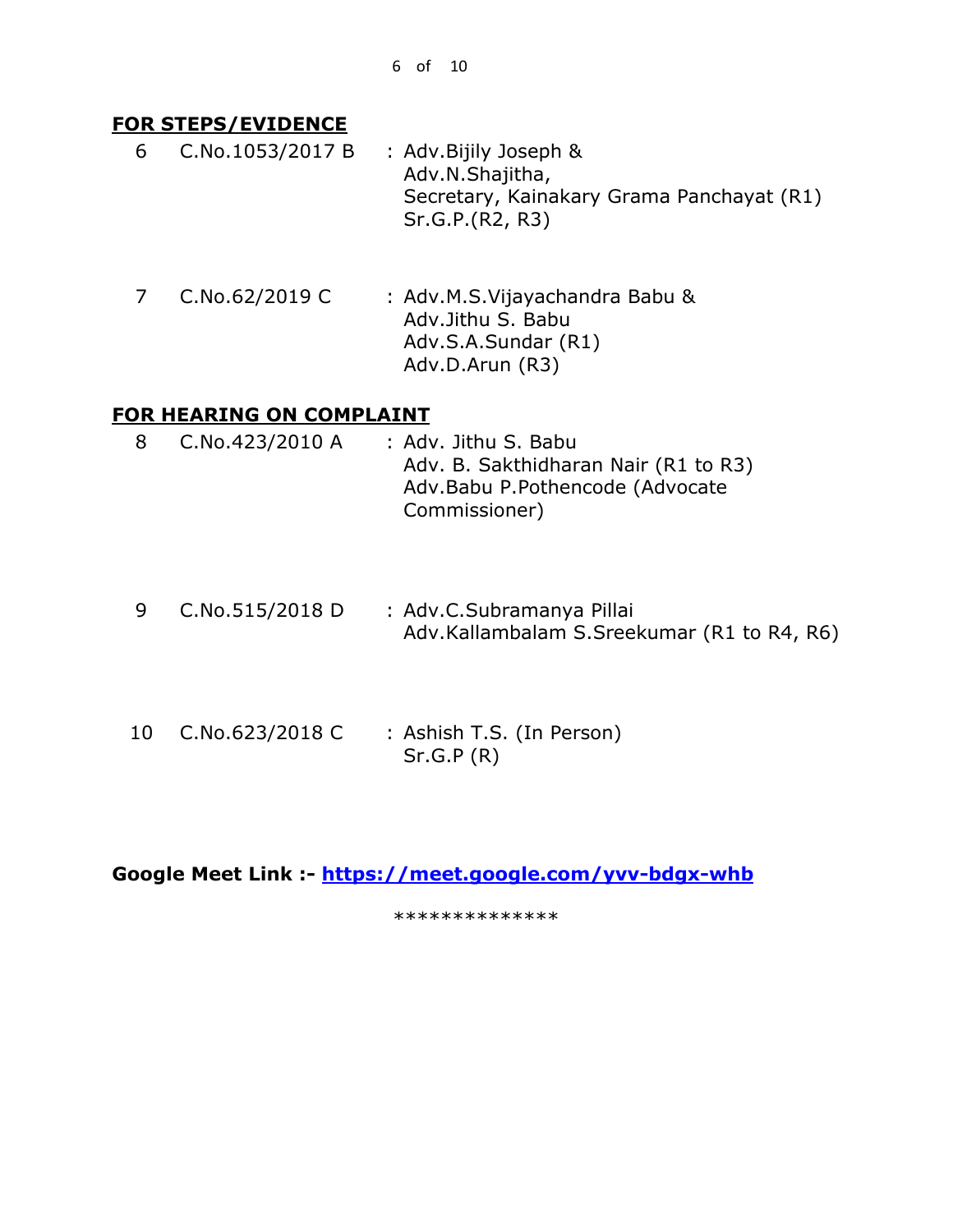### **BEFORE**

## **THE HON'BLE MR.JUSTICE BABU MATHEW P. JOSEPH, UPA LOK AYUKTA**

**Thursday, the 16th day of June, 2022 at 10.30. A.M.**

## **ONLINE SITTING**

### **SUPPLEMENTAY CAUSE LIST**

### **FOR PRELIMINARY INQUIRY / ADMISSION**

### **Part-I**

1 C.No. 120/2022 D : Adv.Renjini R.

2 C.No. 121/2022 A : Adv.Kesari Krishnan Nair.K, I.A.195/2022 Adv:Sonay John & Adv:Jobin J Abraham

**Google Meet Link :[-https://meet.google.com/yvv-bdgx-whb](https://meet.google.com/yvv-bdgx-whb)**

\*\*\*\*\*\*\*\*\*\*\*\*\*\*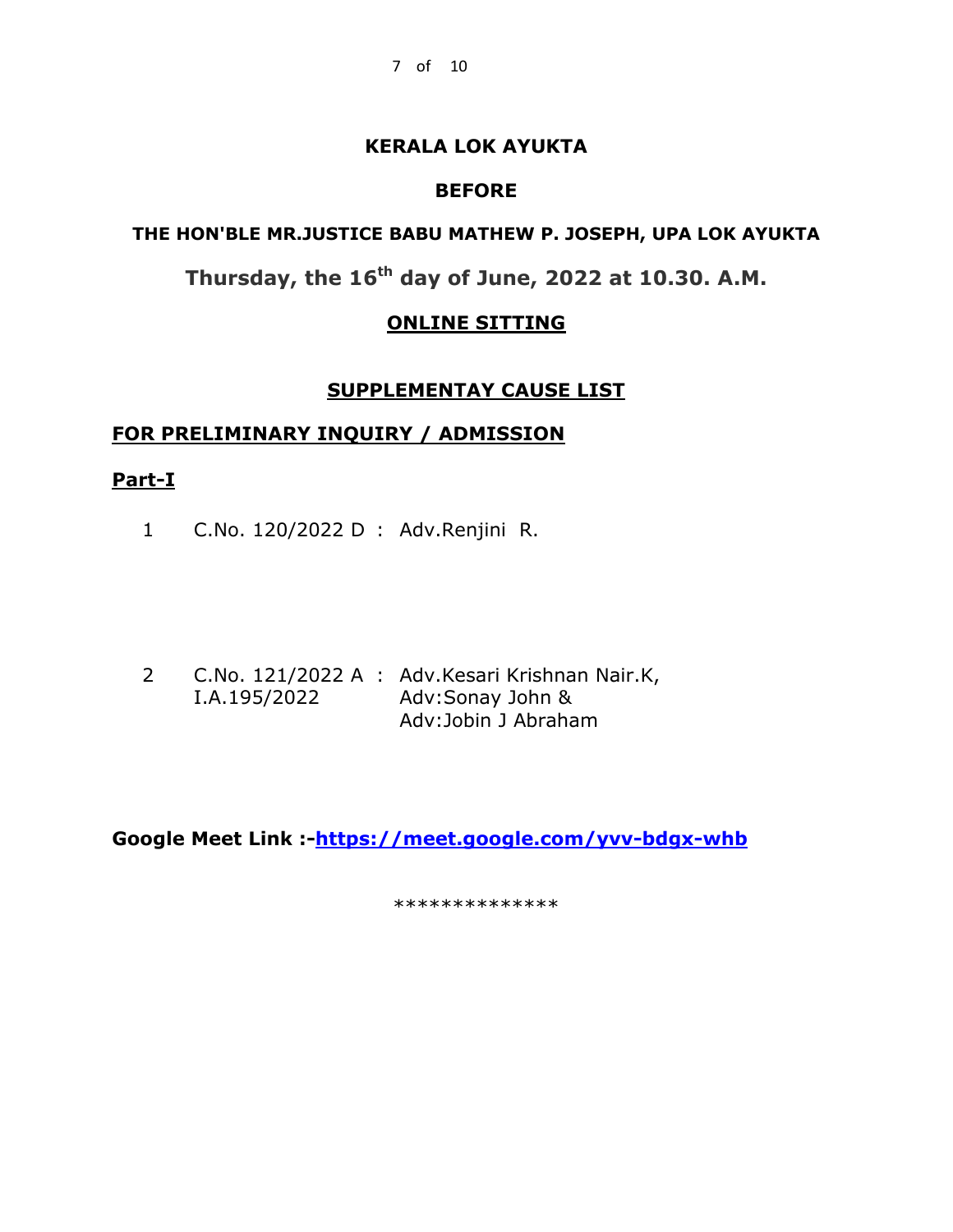# **BEFORE**

### **THE HON'BLE MR.JUSTICE HARUN-UL-RASHID, UPA LOK AYUKTA**

**Thursday, the 16 th day of June, 2022 (after DB sitting)**

## **ONLINE SITTING (Kozhikode Camp Sitting Cases)**

### **CAUSE LIST**

### **FOR PRELIMINARY INQUIRY / ADMISSION Part-I** Nil **PLEADINGS**

| 1 C.No. 48/2021 A : A.Viswanathan (In Person) |               |  |
|-----------------------------------------------|---------------|--|
|                                               | Sr. G. P. (R) |  |

### **DEFECT**

| <sup>2</sup> | C.No.272/2019 E | : Adv.V.P. Sree Padmanabhan       |
|--------------|-----------------|-----------------------------------|
|              | I.A.No. 45/2022 | Adv. Anil G. (R1)                 |
|              | I.A.No. 46/2022 | Sr. G. P. (R2)                    |
|              |                 | Shylaja (R3) (In Person)          |
|              |                 | K.P.Balakrishnan (R4) (In Person) |
|              |                 | R.Mani (Addl. R5) (In Person)     |

## **FOR STEPS/EVIDENCE**

- 3 C.No.884/2016 A : Adv.Sabi joseph Adv.M.A.Ismail (R1,R2) Sr.GP (R3) Adv.M.K.Muhammed Ali Noushad (R4)
- 4 C.No.1356/2017 E : Ravi Ulliyeri (In Person) I.A.No.600/2018 Adv. Anil Viswanath (R1) I.A.No.602/2018 Sr.GP (R2, R3)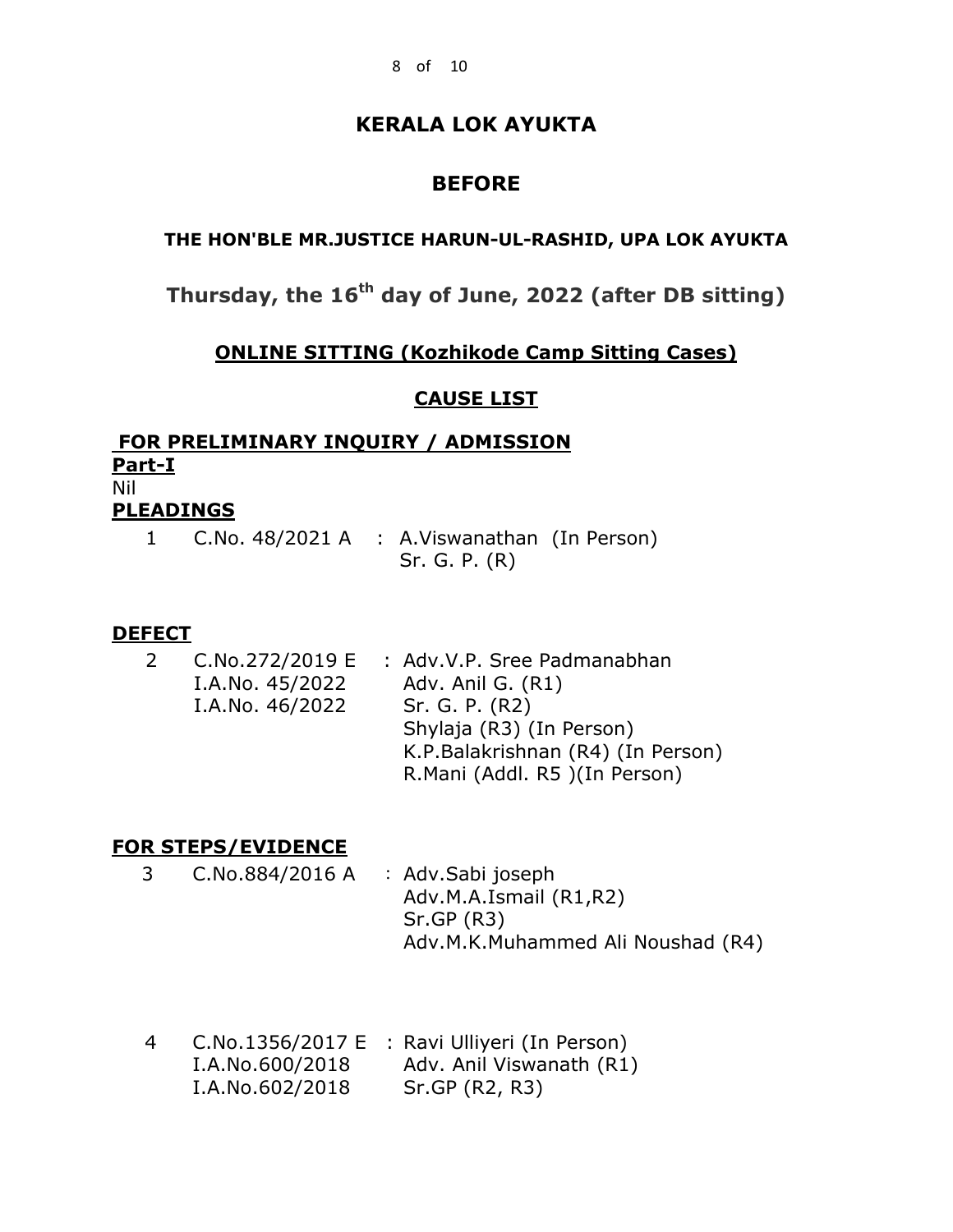## **FOR EXAMINATION OF WITNESSES**

5 C.No.932/2016 B : Adv.K.Shahzad Adv.Mridul John Mathew (R1) Sr.GP (R2, R4 & R5) Adv.A.Girishkumar (R3) Adv.P.Chathukutty (R6 & R7) The Superintendent of Police, Kerala Lok Ayuktha (Investigating Officer)

## **FOR HEARING ON COMPLAINT**

| C.No.891/2015 B | : Adv.Sreekanth .S. Nair                    |
|-----------------|---------------------------------------------|
|                 | K.Jayakumar (R1) (In Person)                |
| I.A.No.448/2019 | Adv. T. Firoz (R2)                          |
|                 | K.P.Benny S.I. Of police Kottakkal (R3) (In |
|                 | Person)                                     |
|                 | Adv.A.B.Rajeev (R4 & R5)                    |
|                 | Sr.GP (R6 & R7)                             |
|                 | I.A.No.2167/2017                            |

- 7 C.No. 944/2017 C : Ravi Ulliyeri (In Person) I. A. No. 23/2022 Sr.GP (R1 to R5)
- 8 C.No.652/2018 E : Ravi Ulliyeri (In Person) Adv. P.Krishna Kumar (R1) Sr.GP (R2 &R5) Panchayath Secretary Thalakulathoor Grama Panchayath (R3)
- 9 C.No.780/2018 E Kattil Balachandran (In Person) Sr.GP (R1, R2 & R3) Adv.Manu Hussain (R4) Sub Treasury Farook, Kozhikode (R5)